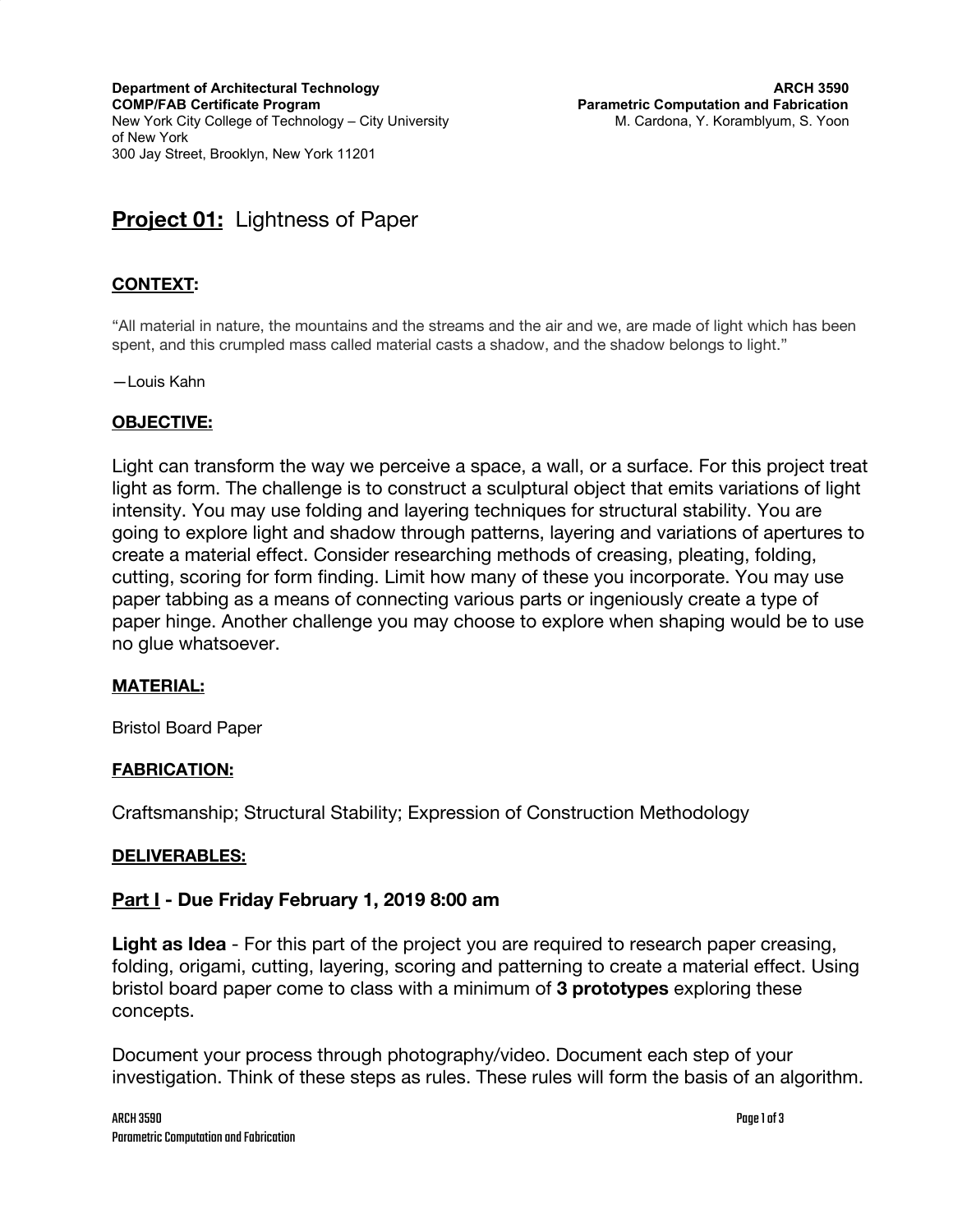You may use bristol board paper for your prototypes. Once you have documented your prototypes place the photos into a document using software of your choice on an 11x17 landscape format.

You will also be required to find precedent images and lay these out. Use the same format described above.

Note that photos of your prototypes should be described as such while precedents will have their own descriptions.

We will share with you an InDesign/Illustrator template file that you are welcomed to use to layout your work.

## **Things to consider:**

- How does cutting affect the integrity of paper?
- How does layering, folding, pleating, or creasing affect the stiffness of paper?
- How do your prototypes attempt to mediate light?

Submit a link to us all via email to your multi page pdf on your dropbox/google drive.

Your email subject should be as follows: ARCH 3590 Project 01 Part 1.

## **Part II - Due Friday February 8, 2019**

**Light as Form** - Scale up and 3d model one your prototypes on the computer. Minimum cubic volume of your lamp is 12x12x12. Note that volume does not mean footprint. As you build your model document each step of the way. Keep track of all of the operations you are performing in the model to achieve the form you prototyped by hand. **Geometrically break it down**. Consider IKEA building instructions and make your own building instructions guide except that in this case the model itself is a recipe for reproducing the geometry of your prototype. Capture a minimum of 3 screen grabs. When submitting you must provide the rhino and or grasshopper file as well as the screen grabs.

Email us a link to the files. Your email subject should be as follows: ARCH 3590 Project 01 Part 2.

## **Part III - Due Friday February 15, 2019**